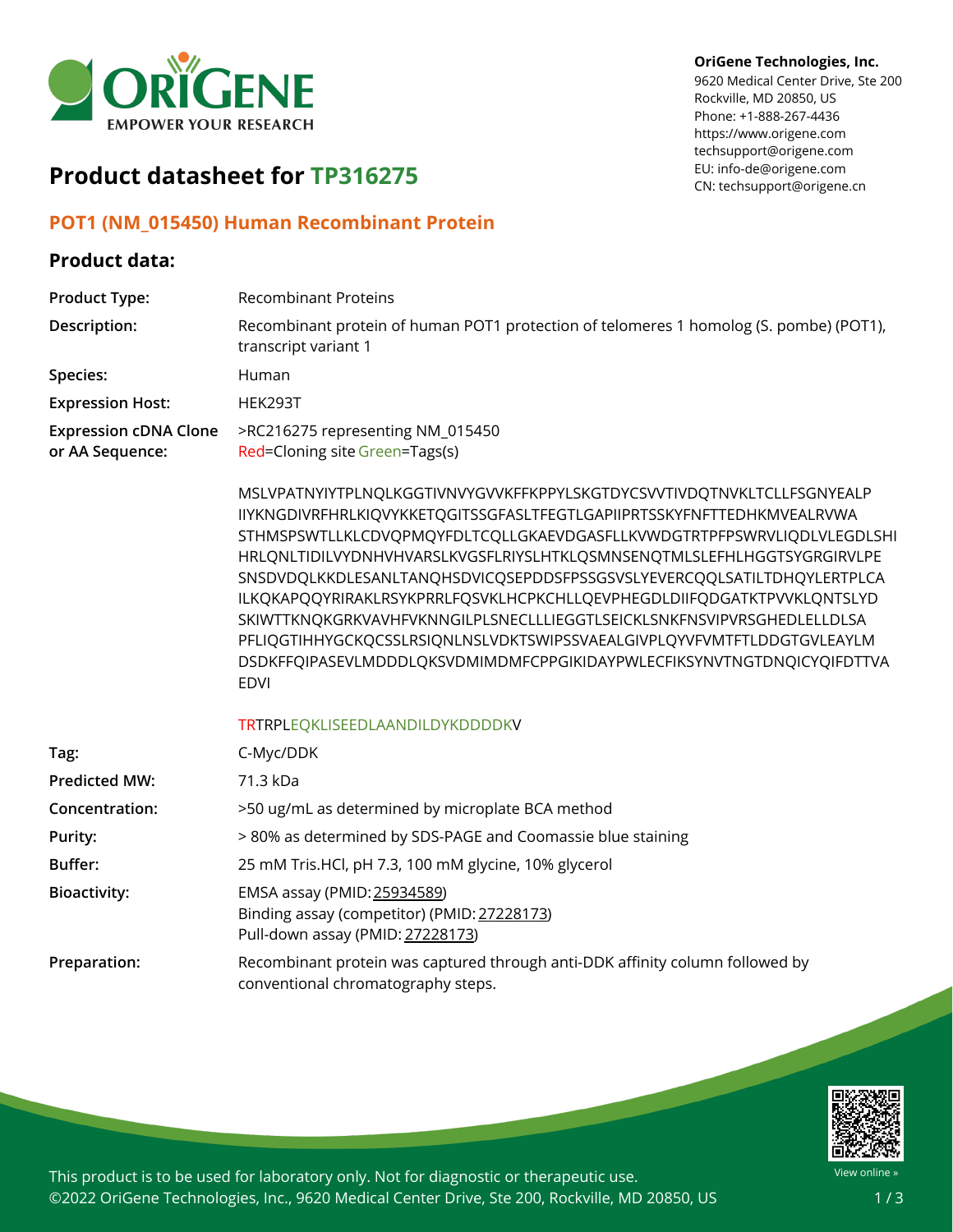| ORIGENE              | POT1 (NM_015450) Human Recombinant Protein - TP316275                                                                                                                                                                                                                                                                                                                                                                                                                                                                                                              |
|----------------------|--------------------------------------------------------------------------------------------------------------------------------------------------------------------------------------------------------------------------------------------------------------------------------------------------------------------------------------------------------------------------------------------------------------------------------------------------------------------------------------------------------------------------------------------------------------------|
| Storage:             | Store at -80°C.                                                                                                                                                                                                                                                                                                                                                                                                                                                                                                                                                    |
| Stability:           | Stable for 12 months from the date of receipt of the product under proper storage and<br>handling conditions. Avoid repeated freeze-thaw cycles.                                                                                                                                                                                                                                                                                                                                                                                                                   |
| RefSeq:              | NP 056265                                                                                                                                                                                                                                                                                                                                                                                                                                                                                                                                                          |
| Locus ID:            | 25913                                                                                                                                                                                                                                                                                                                                                                                                                                                                                                                                                              |
| UniProt ID:          | Q9NUX5, A0A024R739                                                                                                                                                                                                                                                                                                                                                                                                                                                                                                                                                 |
| <b>RefSeq Size:</b>  | 2631                                                                                                                                                                                                                                                                                                                                                                                                                                                                                                                                                               |
| <b>Cytogenetics:</b> | 7q31.33                                                                                                                                                                                                                                                                                                                                                                                                                                                                                                                                                            |
| <b>RefSeq ORF:</b>   | 1902                                                                                                                                                                                                                                                                                                                                                                                                                                                                                                                                                               |
| Synonyms:            | CMM10; GLM9; HPOT1                                                                                                                                                                                                                                                                                                                                                                                                                                                                                                                                                 |
| Summary:             | This gene is a member of the telombin family and encodes a nuclear protein involved in<br>telomere maintenance. Specifically, this protein functions as a member of a multi-protein<br>complex that binds to the TTAGGG repeats of telomeres, regulating telomere length and<br>protecting chromosome ends from illegitimate recombination, catastrophic chromosome<br>instability, and abnormal chromosome segregation. Increased transcriptional expression of<br>this gene is associated with stomach carcinogenesis and its progression. Alternatively spliced |

transcript variants have been described. [provided by RefSeq, Jul 2008]

## **Product images:**



Western blotting using anti-H2ac, anti-TRF2, and anti-POT1 with or without H2ac, TRF2, and POT1 proteins (OriGene TP316275) as competitors. Tubulin served internal controls. Figure cited from PLoS ONE, PMID: 27228173

This product is to be used for laboratory only. Not for diagnostic or therapeutic use. ©2022 OriGene Technologies, Inc., 9620 Medical Center Drive, Ste 200, Rockville, MD 20850, US